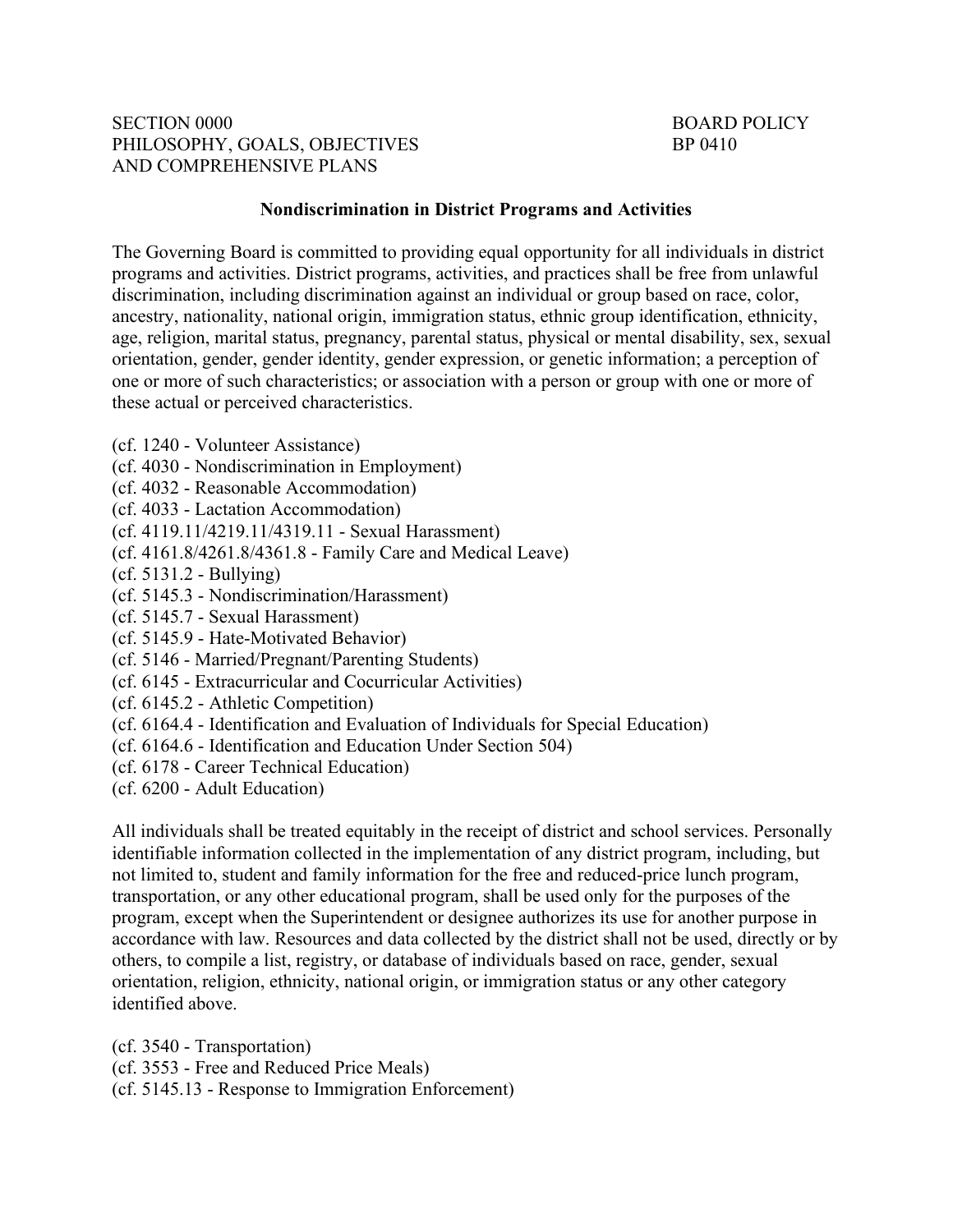District programs and activities shall be free of any racially derogatory or discriminatory school or athletic team names, mascots, or nicknames.

The Superintendent or designee shall annually review district programs and activities to ensure the removal of any derogatory or discriminatory name, image, practice, or other barrier that may unlawfully prevent an individual or group in any of the protected categories stated above from accessing district programs and activities. He/she shall take prompt, reasonable actions to remove any identified barrier. The Superintendent or designee shall report his/her findings and recommendations to the Board after each review.

(cf. 1330 - Use of Facilities)

All allegations of unlawful discrimination in district programs and activities shall be investigated and resolved in accordance with the procedures specified in AR 1312.3 - Uniform Complaint Procedures.

(cf. 1312.3 - Uniform Complaint Procedures)

Pursuant to 34 CFR 104.8 and 34 CFR 106.9, the Superintendent or designee shall notify students, parents/guardians, employees, employee organizations, applicants for admission and employment, and sources of referral for applicants about the district's policy on nondiscrimination and related complaint procedures. Such notification shall be included in the annual parental notification distributed pursuant to Education Code 48980 and, as applicable, in announcements, bulletins, catalogs, handbooks, application forms, or other materials distributed by the district. The notification shall also be posted on the district's web site and social media and in district schools and offices, including staff lounges, student government meeting rooms, and other prominent locations as appropriate.

(cf. 1113 - District and School Web Sites) (cf. 1114 - District-Sponsored Social Media) (cf. 4112.9/4212.9/4312.9 - Employee Notifications) (cf. 5145.6 - Parental Notifications)

In addition, the annual parental notification shall inform parents/guardians of their children's right to a free public education regardless of immigration status or religious beliefs, including information on educational rights issued by the California Attorney General. Alternatively, such information may be provided through any other cost-effective means determined by the Superintendent or designee. (Education Code 234.7)

The district's nondiscrimination policy and related informational materials shall be published in a format that parents/guardians can understand. In addition, when 15 percent or more of a school's students speak a single primary language other than English, those materials shall be translated into that other language.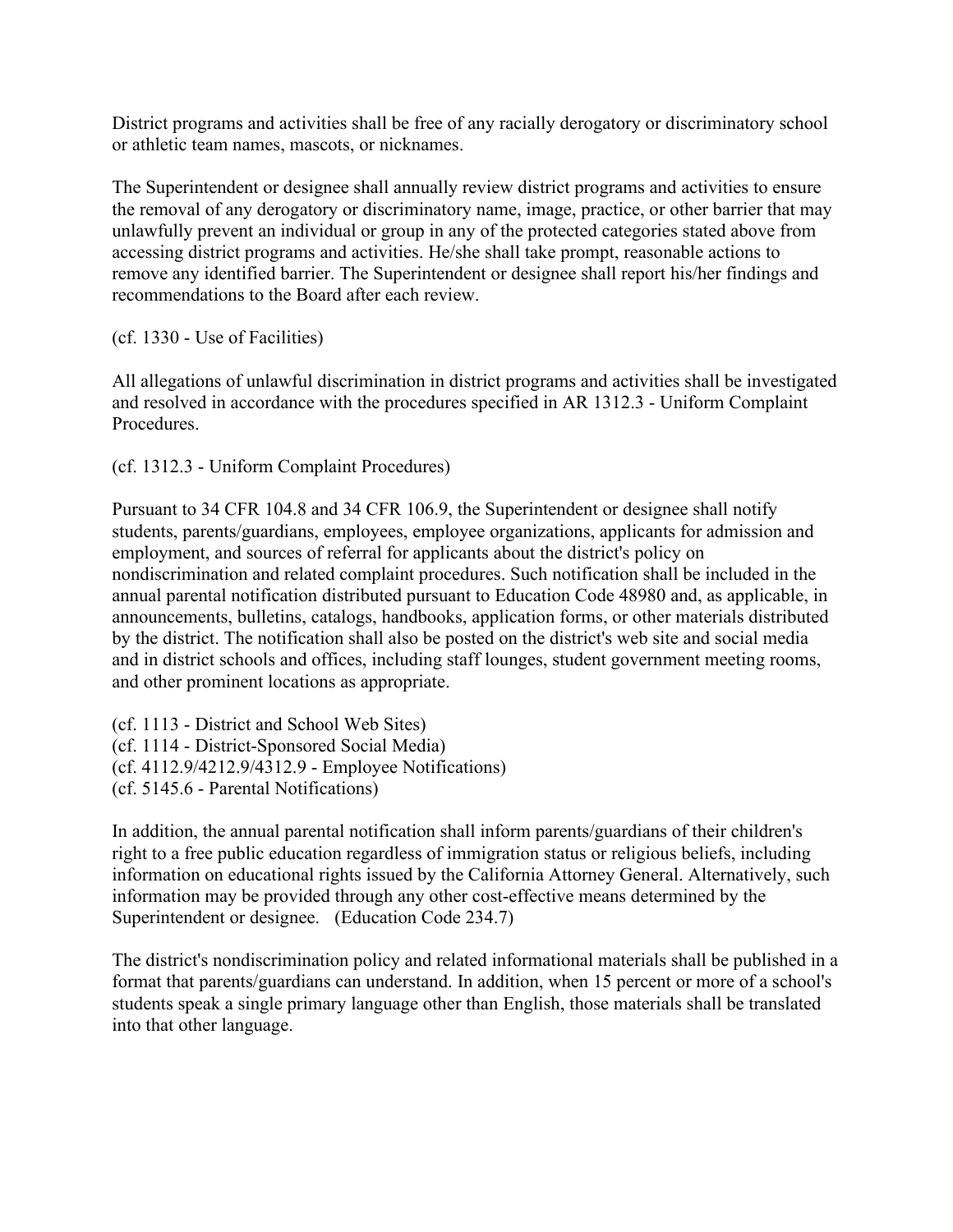Access for Individuals with Disabilities

District programs and facilities, viewed in their entirety, shall be in compliance with the Americans with Disabilities Act (ADA) and any implementing standards and/or regulations. When structural changes to existing district facilities are needed to provide individuals with disabilities access to programs, services, activities, or facilities, the Superintendent or designee shall develop a transition plan that sets forth the steps for completing the changes.

(cf. 6163.2 - Animals at School) (cf. 7110 - Facilities Master Plan) (cf. 7111 - Evaluating Existing Buildings)

 assistive technologies or other modifications to increase accessibility to district and school web sites, notetakers, written materials, taped text, and Braille or large-print materials. Individuals The Superintendent or designee shall ensure that the district provides appropriate auxiliary aids and services when necessary to afford individuals with disabilities equal opportunity to participate in or enjoy the benefits of a service, program, or activity. These aids and services may include, but are not limited to, qualified interpreters or readers, assistive listening devices, with disabilities shall notify the Superintendent or principal if they have a disability that requires special assistance or services. Reasonable notification should be given prior to a schoolsponsored function, program, or meeting.

(cf. 6020 - Parent Involvement) (cf. 9320 - Meetings and Notices) (cf. 9322 - Agenda/Meeting Materials)

The individual identified in AR 1312.3 - Uniform Complaint Procedures as the employee responsible for coordinating the district's response to complaints and for complying with state federal civil rights laws is hereby designated as the district's ADA coordinator. He/she shall receive and address requests for accommodation submitted by individuals with disabilities and shall investigate and resolve complaints regarding their access to district programs, services, activities, or facilities.

 (805) 385 – 2500 Assistant Superintendent Human Resources 309 South 'K' Street Oxnard, CA 93030

Legal Reference:

EDUCATION CODE 200-262.4 Prohibition of discrimination 48980 Parental notifications 48985 Notices to parents in language other than English 51007 Legislative intent: state policy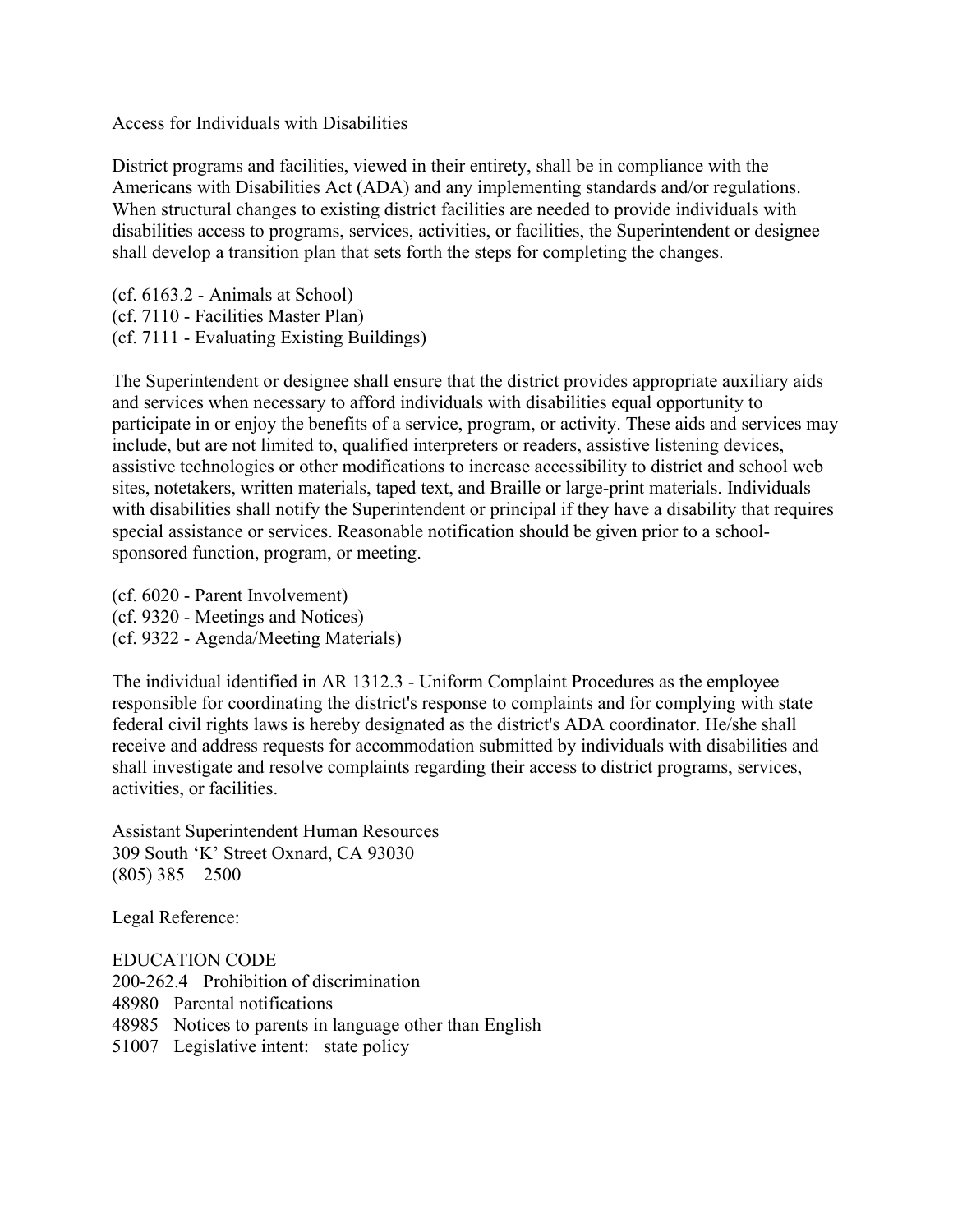GOVERNMENT CODE 8310.3 California Religious Freedom Act 11000 Definitions 11135 Nondiscrimination in programs or activities funded by state 12900-12996 Fair Employment and Housing Act 54953.2 Brown Act compliance with Americans with Disabilities Act

PENAL CODE 422.55 Definition of hate crime 422.6 Interference with constitutional right or privilege

CODE OF REGULATIONS, TITLE 5 4600-4670 Uniform complaint procedures 4900-4965 Nondiscrimination in elementary and secondary education programs

UNITED STATES CODE, TITLE 20 1400-1482 Individuals with Disabilities in Education Act 1681-1688 Discrimination based on sex or blindness, Title IX 2301-2414 Carl D. Perkins Career and Technical Education Act 6311 State plans 6312 Local education agency plans

UNITED STATES CODE, TITLE 29 794 Section 504 of the Rehabilitation Act of 1973

 2000e-2000e-17 Title VII, Civil Rights Act of 1964 as amended UNITED STATES CODE, TITLE 42 2000d-2000d-7 Title VI, Civil Rights Act of 1964 2000h-2000h-6 Title IX 12101-12213 Americans with Disabilities Act

CODE OF FEDERAL REGULATIONS, TITLE 28 35.101-35.190 Americans with Disabilities Act 36.303 Auxiliary aids and services

CODE OF FEDERAL REGULATIONS, TITLE 34 [100.1-100.13](https://100.1-100.13) Nondiscrimination in federal programs, effectuating Title VI [104.1-104.39](https://104.1-104.39) Section 504 of the Rehabilitation Act of 1973 [106.1-106.61](https://106.1-106.61) Discrimination on the basis of sex, effectuating Title IX, especially: 106.9 Dissemination of policy